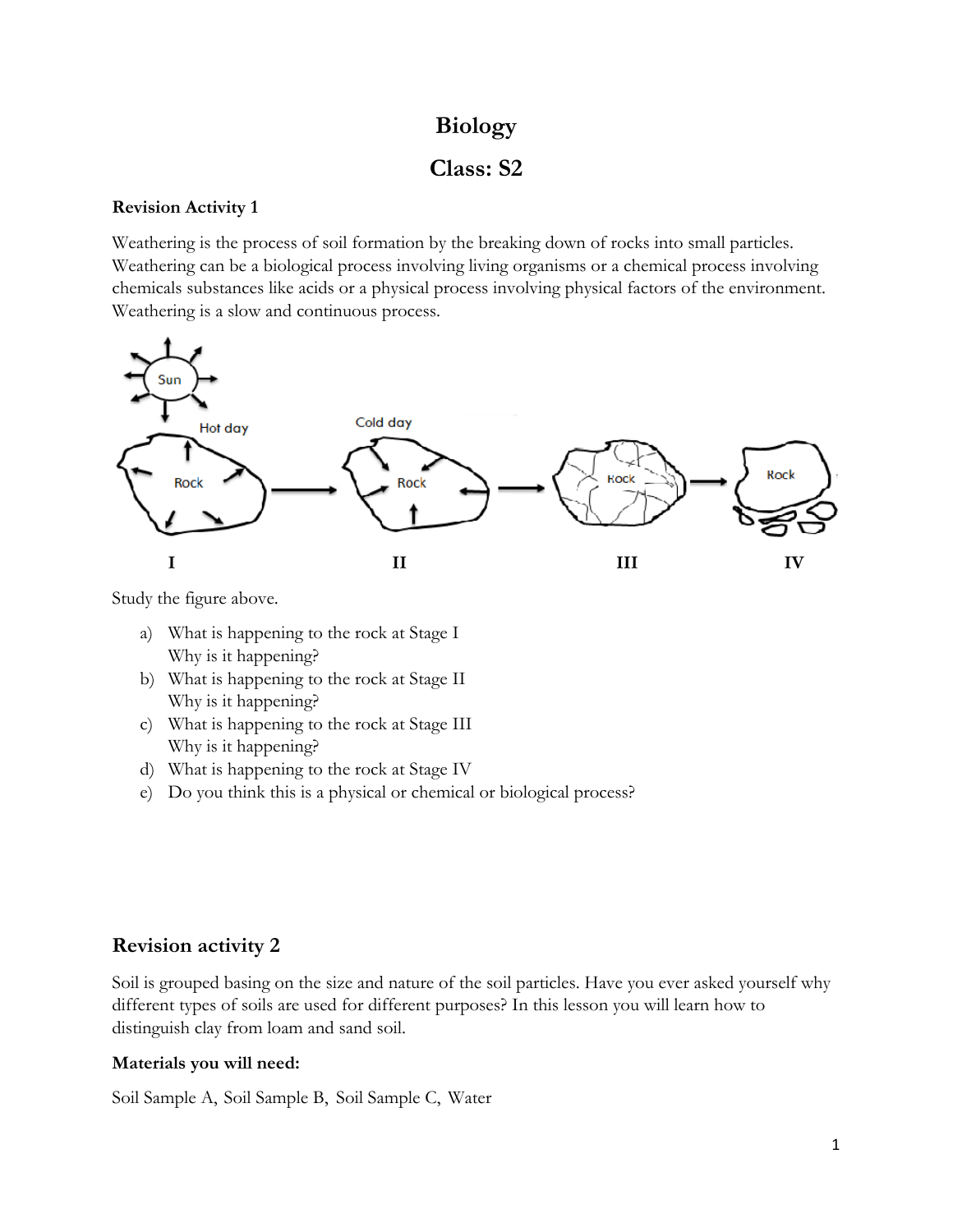### **Activity set up**

- 1. Collect two cups full of soil from the following sites
	- **I.** Soil from the top layer of a well mulched garden/soil near a rubbish pit/soil under leaves in a forest/soil by the roadside where grass is growing **(**Labelled **Soil Sample A)**
	- **II.** Soil from a place where pots or charcoal stoves are made/ from a big anthill **(**Labelled **Soil Sample B)**
	- **III.** Soil from sand pits or mines/soil that remains by the roadside when slow moving water has drained. **(**Labelled **Soil Sample C)**
- 2. Place the soils on separate sheets of paper to dry
- 3. Remove any non-soil material from your samples
- 4. Keep the soils in separate containers for use in other activities

**Caution:** wash your hands with soap and water after this activity

#### **Procedure:**

- **Step 1:** Take a pinch of soil sample A between your thumb and your forefinger. Press and rub gently. Describe the size of the soil particles. Are they small/ fine (powder-like)/big? Record your description in the table below.
- **Step 2:** Repeat the procedure in step 1 using soil sample B and soil sample C.
- **Step 3:** Take a pinch of soil sample A between your thumb and your forefinger. Pour ONE or TWO drops of water onto the soil between your fingers. Press and rub gently. Describe how the soil feels (texture). Is it smooth/rough/slippery/gritty? Record your description in the table below.
- **Step 4:** Repeat the procedure in step 3 using soil sample B and soil sample C.
- **Step 5:** Take a handful of soil sample A, add a little water at a time and mix it with the soil. Try and mould the soil into a ball. Throw the ball into the air about 50cm and then catch it. Describe what happens to the ball. Does it remain intact/it falls apart? Record your observation in the table below.
- **Step 6** Repeat the procedure in step 5 using soil sample B and soil sample C.

|                         | Soil Sample A | Soil Sample B | Soil Sample C |
|-------------------------|---------------|---------------|---------------|
| Size of the soil        |               |               |               |
| particles               |               |               |               |
| Feel (texture) of soil  |               |               |               |
|                         |               |               |               |
| <b>Behavior of soil</b> |               |               |               |
| when thrown in air      |               |               |               |

Read the characteristics below and use them to identify soil samples A, B and C.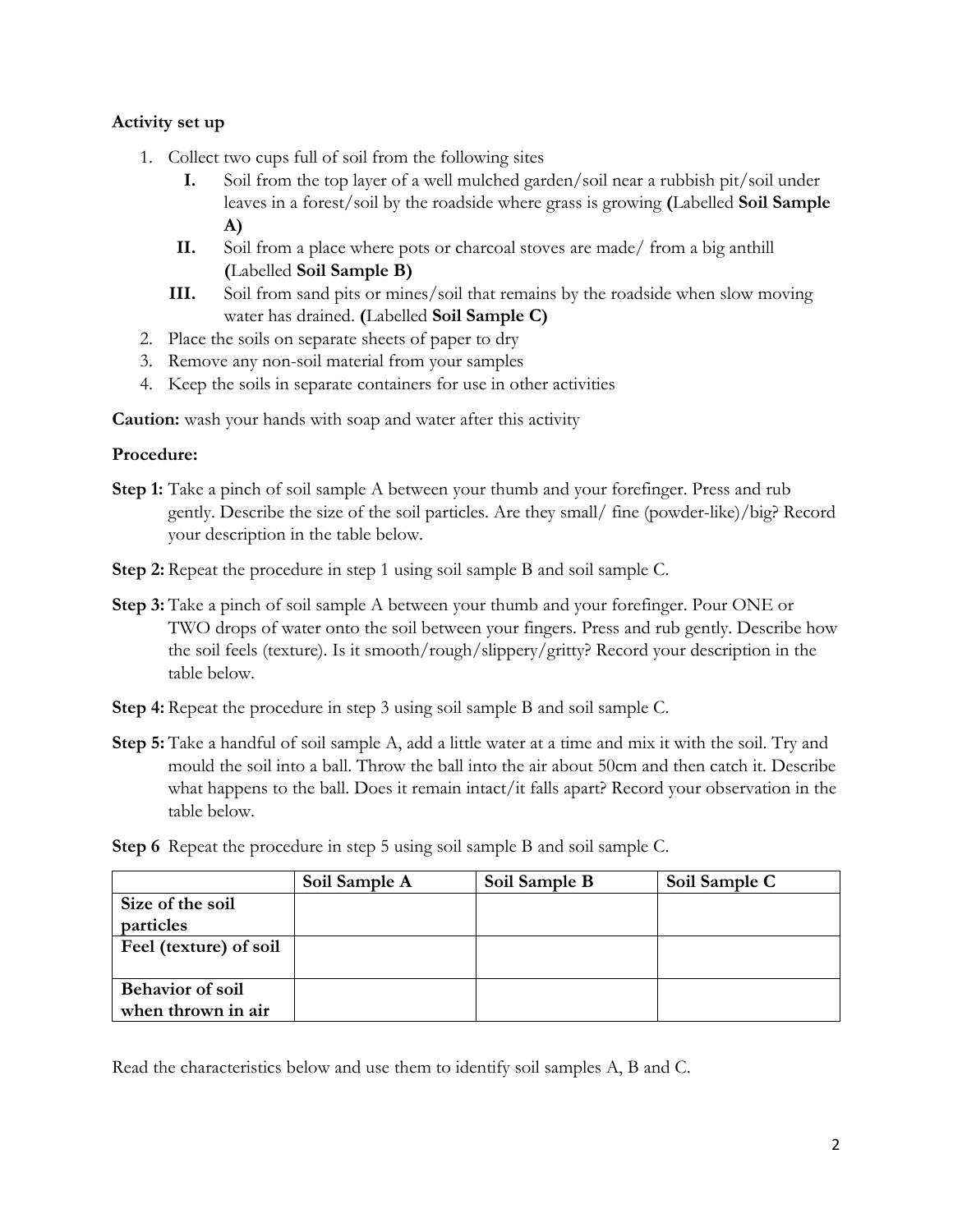**Sand soil;** feels gritty when wet, has relatively big particles that do not easily clamp together when wet.

**Clay soil;** feels smooth and slippery when wet, has very fine particles that strongly clamp together when wet.

**Loam soil;** feels like an intermediate between gritty and smooth, has small particles that readily clamp together when wet.

Soil Sample A is ………………………..

Soil Sample B is ………………………..

Soil Sample C is ………………………..

## **Follow-up activity:**

Soil in Uganda is used for various economic activities or in making different products. Think about your community and identify the economic activities that use soil or products made from soil. For each activity/product identified, mention the type of soil used and give reasons why that soil type is preferred.

## **Revision activity 3**

Soil drainage is the soil's natural ability to let water pass through it while water retention refers to the amount of water soil can hold. Why do you think it is important to understand these two properties of soil? In this lesson you will compare drainage in two types of soil.

## **Materials you will need:**

4 empty clear plastic bottles (500/600mls) as receivers, cotton wool, dry sand and clay, clock/watch, water, 4 funnels *(If you cannot fine a ready-made funnel, then use a cutter (knife/razor blade) to cut ½ of upper portion of the empty clear plastic bottles and use them as funnels and the lower portions as receivers/containers. In this case, you will need a cutter (knife/razor blade)).*

**Caution:** Wash your hands with soap and water after this activity.

## **Procedure:**

**Step 1:** Measure an equal volume of each soil sample, for example 30cm<sup>3</sup>

## **Use a piece of cotton wool to plug each funnel**

**Step 2:** Put clay in one funnel and the sand in the other funnel

**Step 3:** Place the funnels with their contents over the receivers.